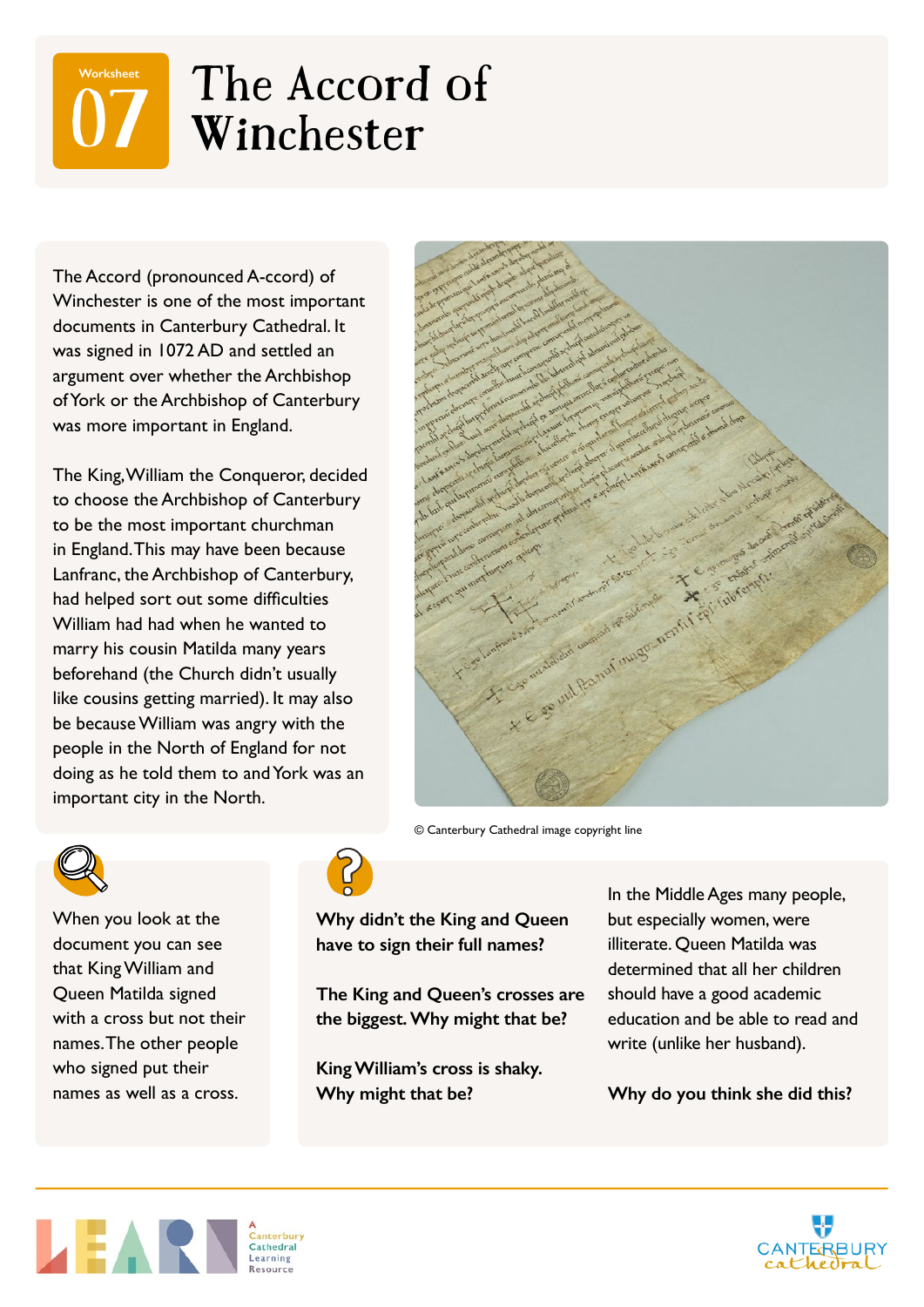





**Look at the above plan of the medieval monastery.**

**Can you use these words to label the diagram?**

- Chapter House
- Dormitory
- Refectory
- Infirmary
- Cloister
- Cathedral Quire



**Many of the monks daily activities are listed below.**

**Can you work out where the monks did each of these things, using the labels from the diagram?**

| Worship and prayer in the  |  |
|----------------------------|--|
| Lessons and study in the   |  |
| Daily meeting in the       |  |
| Sleeping in the            |  |
| Eating in the              |  |
| Caring for the sick in the |  |



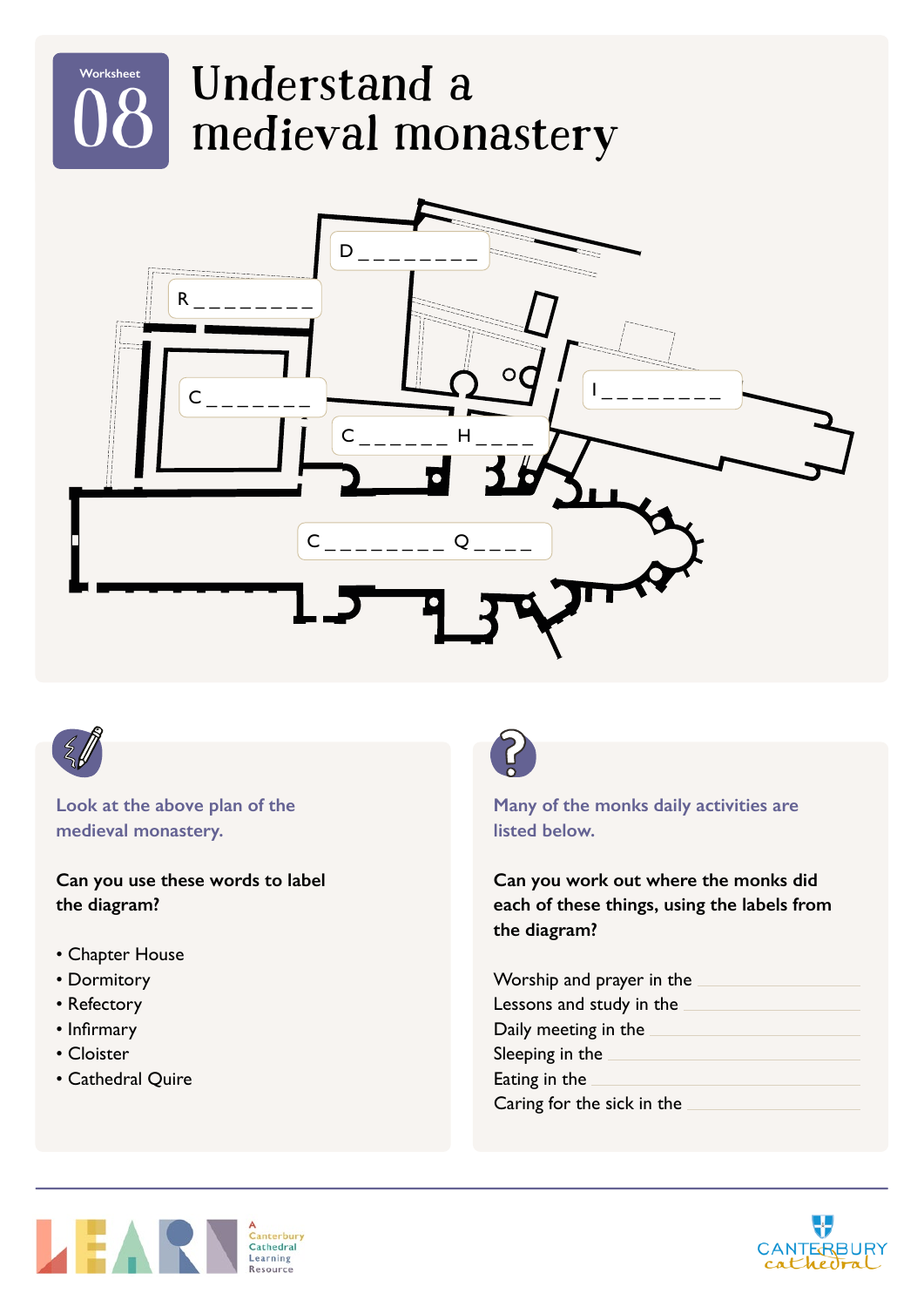### A day in the life<br>of a monastery **Worksheet**



This is a monks winter timetable.

**Fill in the blank spaces correctly using the letters corresponding to Prayer, Chores, Meal & Study.** 

Hint! They did some things more than once a day.





**What do you think were the good and bad aspects of living life as a monk at Canterbury?**

**Would you have liked to be a medieval monk?**

A.A 4. B.O. A. A 5. D. A. A 10. B. AFTERNOON: 12.A 1. B 2. C 3. D. 4.A